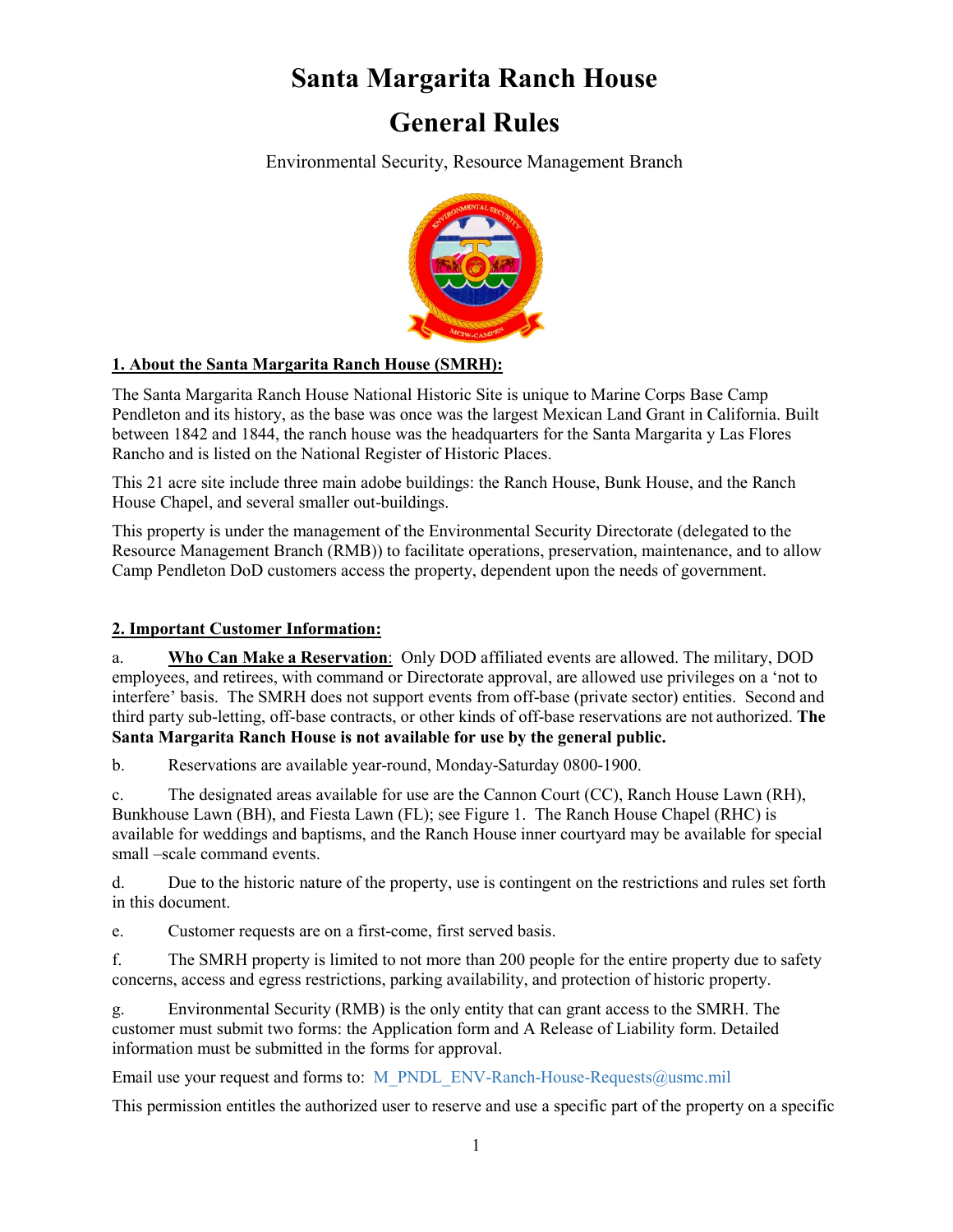Environmental Security, Resource Management Branch

date and time, providing the customer follows all requirements, rules and regulations.

h. Requests should be made 60 days in advance of use-date(s).

i. **There are no on-site stores, restrooms, or other amenities.** You may need to order portajohns, sinks, tables and chairs, or generator(s) to support your specific function.

j. No food or drinks are allowed within any buildings.

k. The employees of the Resource Management Branch are available to answer questions and provide assistance, as needed. Please call: 760-725-3360.

#### **3. General Information:**

a. The RMB reserves the right to refuse access to customers not meeting requirements, failing to receive authorization, or not abiding by the rules and regulations. Some events may be scheduled for multiple dates, depending upon availability.

b. The customer is responsible for everyone in the group, or event (all attendees) and everyone is responsible to knowand abide by all CPEN rules and regulations, state and federal laws, and be respectful to others while on CPEN. Use is only granted to the customer, person or group, unit or command and use is non-transferable.

c. All functions/events must be well controlled. Alcohol consumption is prohibited and rowdy or disrespectful behavior will not be tolerated.

d. Arrival and Departure: Include time for setting up and breaking down/cleaning in your application form. Ensure that all of your support equipment and trash is removed prior to the end of your official departure time as there may be events scheduled before and after your event.

1) Entry to anywhere on CPEN is only allowed through established entry and egress gates manned by the Military Police.

2) You may be required to meet with the PMO/civilian police to plan for your guest access or physically meet members of your party (that do not have base access and are driving separately) at one of the designated gate entrances before your guest(s) will be allowed access to the base. Please plan accordingly and check with PMO for guest access to the base.

e. The RMB office provides no support for your event other than scheduling.

f. DoD customers must be 21 years of age to obtain authorization to use the property at the SMRH.

g. Fees may be charged to the customer, their unit, or command if the customer leaves the site in an unclean or unsafe condition, or to fix any damage caused to any structure, grounds or vegetation during your approved activities. The customer will leave the siteas-found.

h. Dates, times, and days may change at the last minute due to training, weather, fire danger ratings, force protection and/or anti- terrorism measures, or other concerns beyond our control. Changes can occur without notice throughout the year.

i. The RMB/Environmental Security, Marine Corps and the federal government assumes no risk or liability for equipment damage, vehicle damage, or injury to persons which may occur. Customer use is for a part of the property or chapel. The property is available in its 'as is/known' and current state.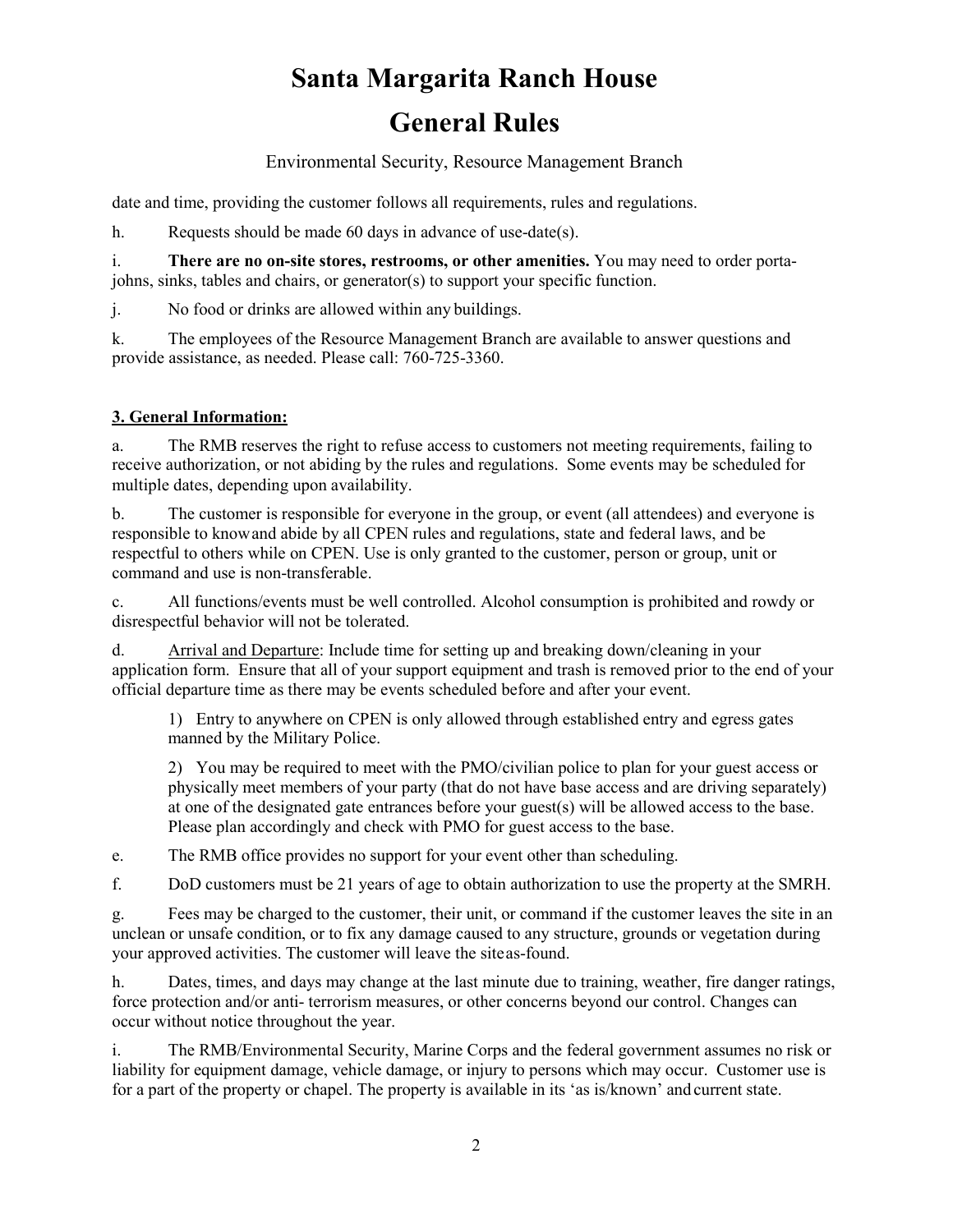Environmental Security, Resource Management Branch

**4. Visiting the SMRH:** Individuals are encouraged to visit the SMRH during daylight hours to walk the exterior areas; be respectful of any event on the premises if visiting.

**5. Scheduling Groups of People**: Scheduling groups of people to look at the property for educational reasons is allowed.

a. Groups and Tours: For a guided tour, and to ensure a trained guide or docent is available, customers must request a tour or show up for an existing scheduled tour through the Camp Pendleton History and Museums (H&M) Office. This office can be reached by phone at 760-725-5758 or by email: MCBCAMPEN\_history@usmc.mil.

Group sizes ranging from 20 to 80 people will be scheduled on a first-come, first, served basis through the H&M Office. Capacity for tours will be a maximum of 80 persons. Volunteer docents trained in the historical Ranch House tour, will be notified four to six weeks in advance of the tour date so they can provide support. In order to maximize the availability of docents, tour requestors will be encouraged to schedule their tour on Tuesday or Thursday mornings at 10:00. Other dates and times will be considered on a case by case basis. No food or drink are permitted during these tours.

b. Tours for Scheduled Events: Tours are considered on a case-by-case basis. One-hour Ranch House or 90-minute Ranch House Full Complex docent-led tours may be scheduled before other requested event programs such as retirements and promotions. Such tours may occur Mondays through Thursdays, between the hours of 10:00 A.M. to noon and 1:00 P.M. to 3:00, or on Fridays between 10:00 A.M. to noon and 1:00 P.M. to 2:00 P.M. Four to six weeks' notice is needed for these special requested tours. No food or drink is permitted during these tours. Contact the (H&M Office to arrange a tour. This office can be reached by phone at 760-725-5758 or by email: MCBCAMPEN history@usmc.mil.

c. Unit Events: Military unit events may be held on the various grounds of the Ranch House Complex to include Fiesta Lawn, Bunk House lawn, Ranch House Back Lawn, and Cannon Court. The unit will designate a POC who will coordinate the unit event with their command POC, sign waiver and event usage agreement documents on behalf of the unit, provide an estimate of the expected number of attendees, ensure safety standards are met, ensure the security and cleanliness of the site and be the responsible party in case of damages, accident or any other issue related to the unit's event. The POC must be available before, during, and after the event by cell phone in case immediate action is required.

d. Chapel Events, such as Weddings and Baptisms: To schedule the chapel building, contact the RMB. Contact the Base Chaplain's Office if a base chaplain is needed for your event at 760-725-4700. Due to the limited size of the SMRH chapel, these events are limited in size to not more than **70 people**. The immediate areas located under the chapel awning to the west and also immediately to the east of the chapel can be used as a reception area after the event. Active military and federal employees will receive authorization from their respective commands prior to reserving this site for use.

Note that the chapel may be closed for lengthy periods of time; refer to the Camp Pendleton website for the latest information: https://www.pendleton.marines.mil/Staff-Agencies/Environmental-Security/Ranch-House-and-Adobe/

e. Special Events in the Ranch House Inner Courtyard: This location is extremely limited in space and is limited in use for small command- type/other functions and will be considered on a case-by-case basis. Events in the Inner Court will not exceed 50 persons. All furniture, tables, equipment, and chairs shall be placed under the roof eve, overhang area to minimize any impacts to the center courtyard area.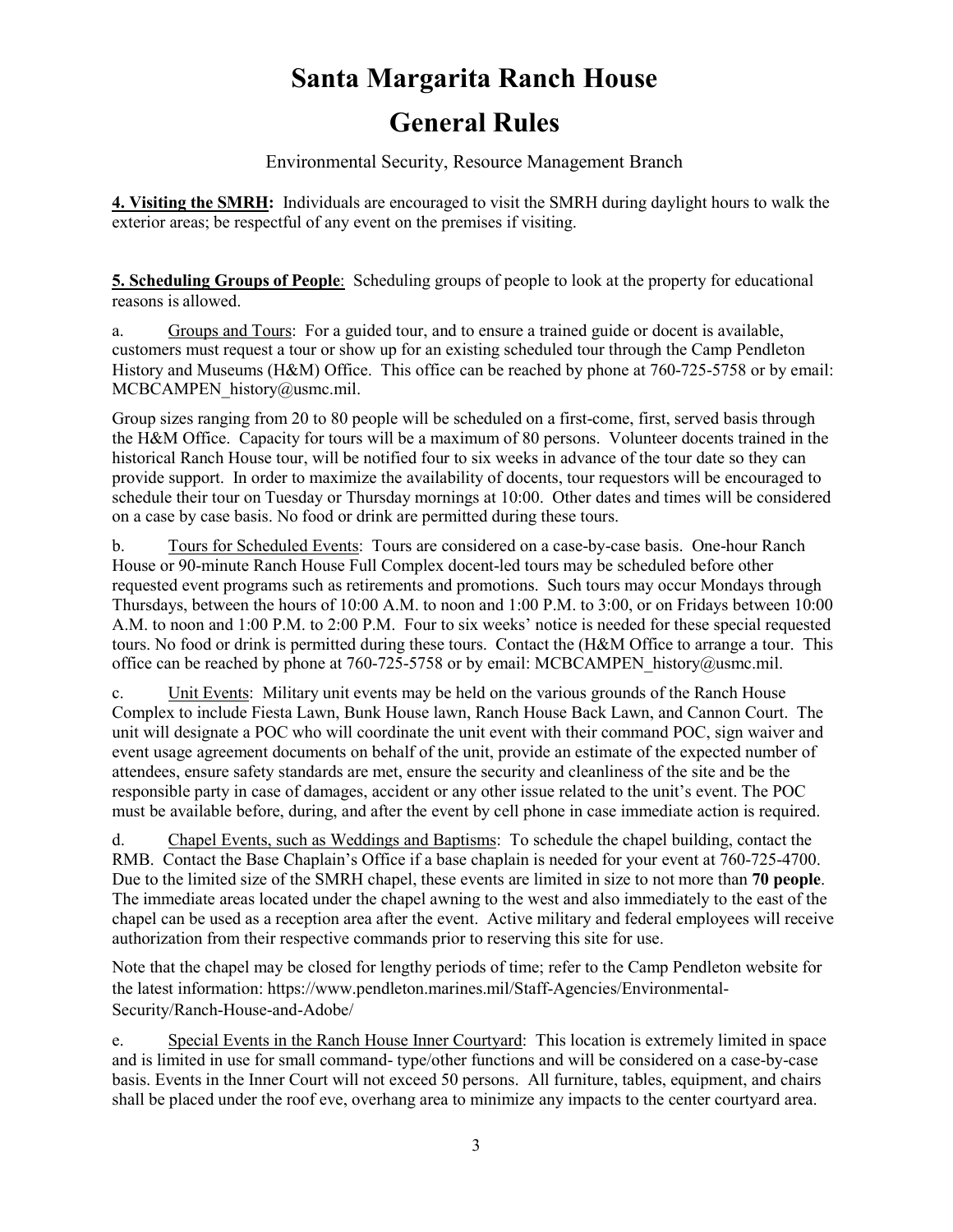Environmental Security, Resource Management Branch

1) During events, no obstruction will be allowed in the large entryway to the Inner Courtyard, such as tables, chairs, extension cords, etc. so as not to obstruct a safe exit.

2) Placement of pole heaters will be set to minimize any heat concerns to structures and vegetation. Sterno-type food warmers, other such devices and electrical equipment will be carefully placed to minimize trip hazards and leave walkways and exits clear.

3) Cater-prepared platters of food are permitted. Up to three electrical heating devices such as coffee pots and crock pots are permitted in the Inner Courtyard provided these are carefully placed for maximum safety. Cords shall be placed so as not to create a hazard.

#### **6. Vehicle Parking/Access**:

a. Parking for events is in designated areas only. These are shown on Figure 1. There is no overflow parking in the large fields west of the Ranch House except as shown on the map and with special permission. There are a few parking areas next to the chapel primarily used for handicapped or disabled parking (see parking area A on Figure 1).

b. The main parking area is along the western access road northwest and past the chapel. Vehicles can park along this road near the corral fence-line (see parking area B on Figure 1). A larger 'special permission' parking area may be available in the dirt (see parking area C on Figure 1). This parking area 'C' must be approved in advance.

c. Temporary Parking Before and After Your Scheduled Event is available on the paved access roads for short periods of time (30-60 minutes) for set-up and break-down purposes. No long-term parking is allowed on, or along these other access roads; this is so emergency, maintenance, or other vehicles can easily access the property.

d. The CPEN Fire Department requires space for easy access on established roads next to structures.

**7. Support Equipment and Porta-Johns**: Group events on-site for extended periods of time (1/2 and whole day events) will require porta- johns and possibly other support equipment on-site. The customer will work with their unit or contact Essential Support Services Company (877- 377-4624) which provides services on Camp Pendleton. Their recommendations on the number of porta-johns or support items (such as sinks, trash cans, etc.) required are dependent upon the number of people within your group. Porta-johns shall be on site the morning of your event start-date and can remain on-site until the end of your event. You can contact the base MCCS Destination Experiences for other support equipment (such as: tables, chairs, catering, etc.) at 760-470-8108. The customer pays all costs for porta-johns or other support equipment. Most support equipment cannot be collected from the site on Sunday's which will require you to remove everything at the end of Saturday.

**8. Trash:** There are dumpsters on-site for your use located at the north end of the property. Please make sure to break any items down to save space and close the dumpster lids before you leave. The customer is responsible to remove any extra trash from the site if the dumpsters are full.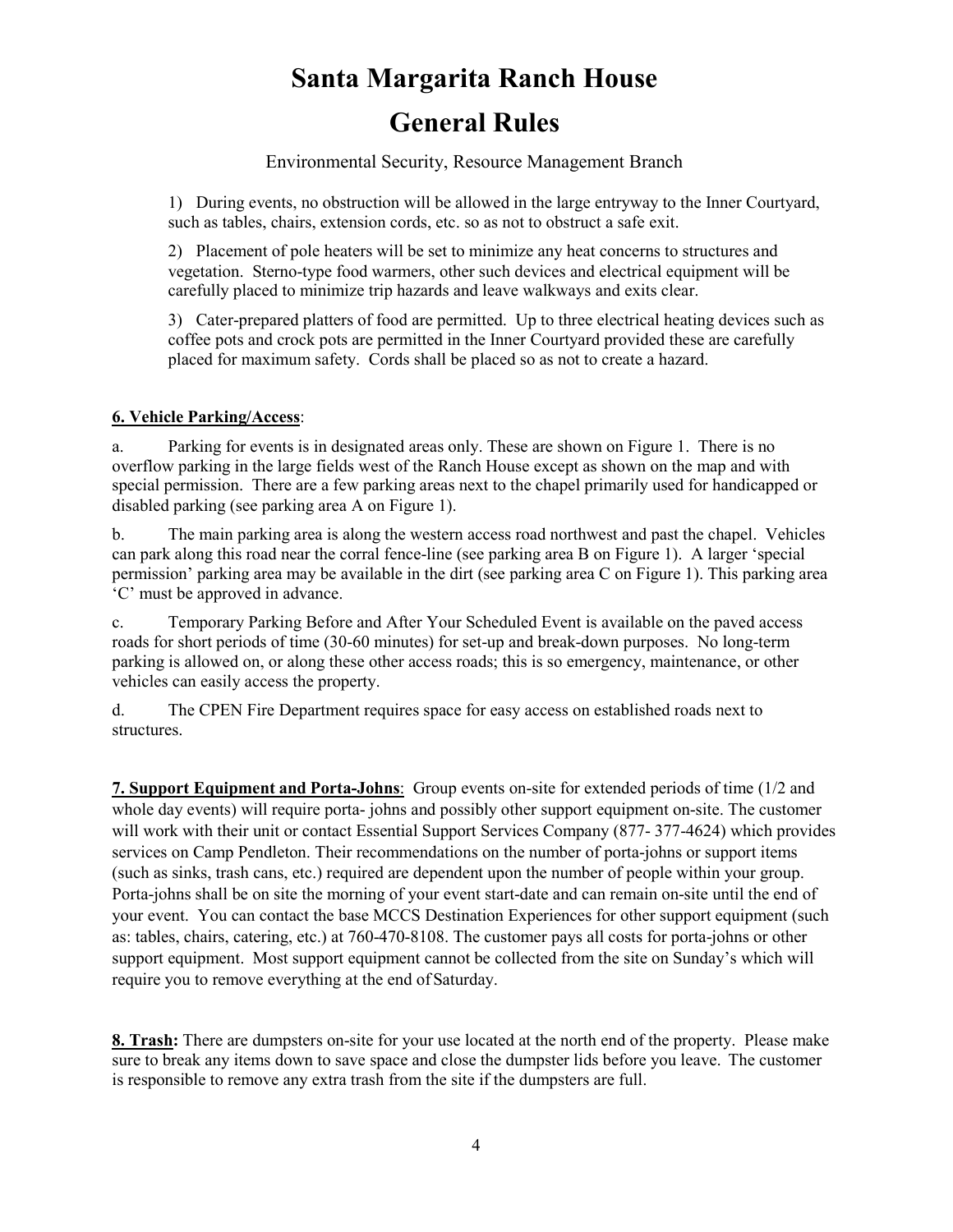Environmental Security, Resource Management Branch

#### **9. Rules While on the Premises:**

Violations of these regulations or unethical behavior is grounds for immediate removal of the customer, guests, and event. Furthermore, violation(s) may be sent to your command for further action.

a. During events, no obstruction, such as tables, chairs, extension cords, etc. will be allowed in the main walkway corridors next to structures so as not to obstruct a safe exit.

b. Placement of pole heaters, Sterno-type food warmers, other such devices and electrical equipment will be carefully placed to reduce safety hazards and allow safe exits from the area for guests.

c. Cater-prepared platters of food are permitted. Up to 3 electrical heating devices such as coffee pots and crock pots may be permitted if an outlet is available and electricity is working. Plan accordingly.

d. No nails, staples, tacks, or other hardware; no duct, masking, or other tape; can be used to secure any item within, on, or from any structure or vegetation at the SMRH. This violates federal law.

e. No use of any writing instruments, such as: chalk, pen, pencil, paint, crayon, can be used to mark, write on any surface, wall, floor, ground, or structure. This violates federal law.

f. Only the natural and current surroundings can be used. No hay or alfalfa bales, or other kinds of vegetation can be brought on-site.

g. No candles will be used inside, on or near the buildings, or elsewhere on the property (except by the Chaplain's office to perform a ceremony).

h. Children under the age of 12 will be immediately accompanied by their parents, or responsible adult, group/event leader. Children ages 12-17 must be immediately supervised by a responsible adult.

i. Large vehicles, equipment, or some events may not be suited for or allowed at this venue due to the historic significance of the SMRH area.

j. You must bring everything with you and take everything with you when you leave.

k. No 4x4 or four-wheel driving is allowed anywhere on CPEN, to include the SMRH property. Most military vehicles or equipment are not authorized on the property due to the historic nature of the property.

l. No type of aerial drones are allowed above the property.

m. Pets shall be left at home. Only military working dogs, dogs for the blind or disabled are allowed. The customer is required to immediately clean up after any dog and the dog must be under the immediate control of their guest, or on a leash not longer than 6-feet.

n. Firearms: Firearms or other weapons of any kind, including, but not limited to: B.B., pellet, rifles and pistols; bows and arrows; dirks; daggers; knives; swords, and explosives (fireworks) are expressly prohibited. Unit ceremonial swords and rifles are allowed with unit or HQSB approval. Ceremonial knife/scissor can be used to cut acake/ribbon.

o. Ordnance Material: Ordnance material (shells, cartridges, etc.) found in the area WILL NOT BE disturbed or handled for any reason. Report any found military ordinance or equipment to the Military Police as soon as possible.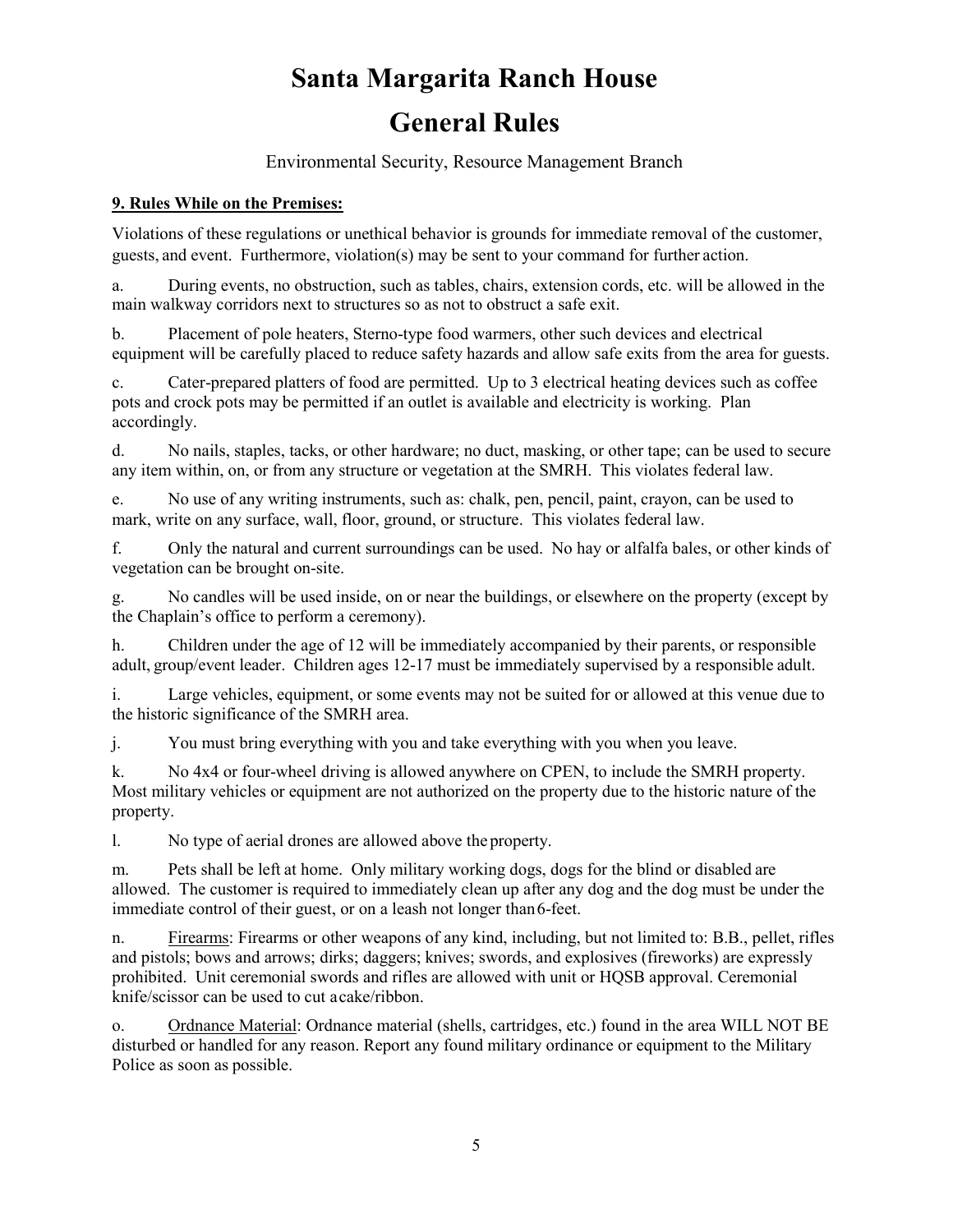Environmental Security, Resource Management Branch

**10. Cultural Resources**: Digging, metal detecting, artifact collection, or disturbance of cultural items is NOT authorized. No one can write or permanently mark on, or deface any structure or items at the LFRH. Failure to abide by these rules will be considered a violation of the Archaeological Resources Protection Act (16 U.S.C. 470aa-mm) and/or the Native American Graves Protection and Repatriation Act (25 U.S.C. 3001 et seq.) and may be subject to civil or criminal penalties. You are required to report any type of 'find' to Cultural Resources or RMB if artifacts or other cultural items are discovered. Disturbance/removalof vegetation is prohibited.

**11. Parties, Alcoholic Beverages and Ethical Behavior:** The SMRH sitedoes not allow extreme or loud parties or alcoholic beverages, except small amounts of alcohol for some scheduled events; such as, a glass of champagne or wine for ceremonial toasting.

a. No bars, open bars, tickets given to guests for alcohol, purchasing of alcohol, beer kegs, or extra alcohol, are allowed on the property.

b. Public drunkenness, drug use, loud music, verbal exchanges,shouting, displays of intoxication or other non-ethical behavior is prohibited. Driving Under the Influence (DUI) of drugs or alcohol on CPEN is illegal. Please ensure you keep everyone in your group quiet and in compliance of established rules & laws.

**Camp Pendleton Emergency Telephone Numbers:** Call one of the below numbers in the case of an emergency. State your emergency, your exact location, your name, and your telephone number. Do not hang-up until told to do so.

| a.             | Resource Management Branch Office (760) 725-3360 (9:00am to 5pm) |                                           |
|----------------|------------------------------------------------------------------|-------------------------------------------|
| $b_{-}$        | Military Police                                                  | $(760)$ 725-3888 (after hour emergencies) |
| $\mathbf{c}$ . | Base Fire Department                                             | $(760)$ 725-4321 or 4214                  |

Please use the below address if you wish to communicate with us in writing:

Environmental Security Attn: Branch Head Resource Management Branch P.O. Box 555008 Camp Pendleton, CA 92055-5008